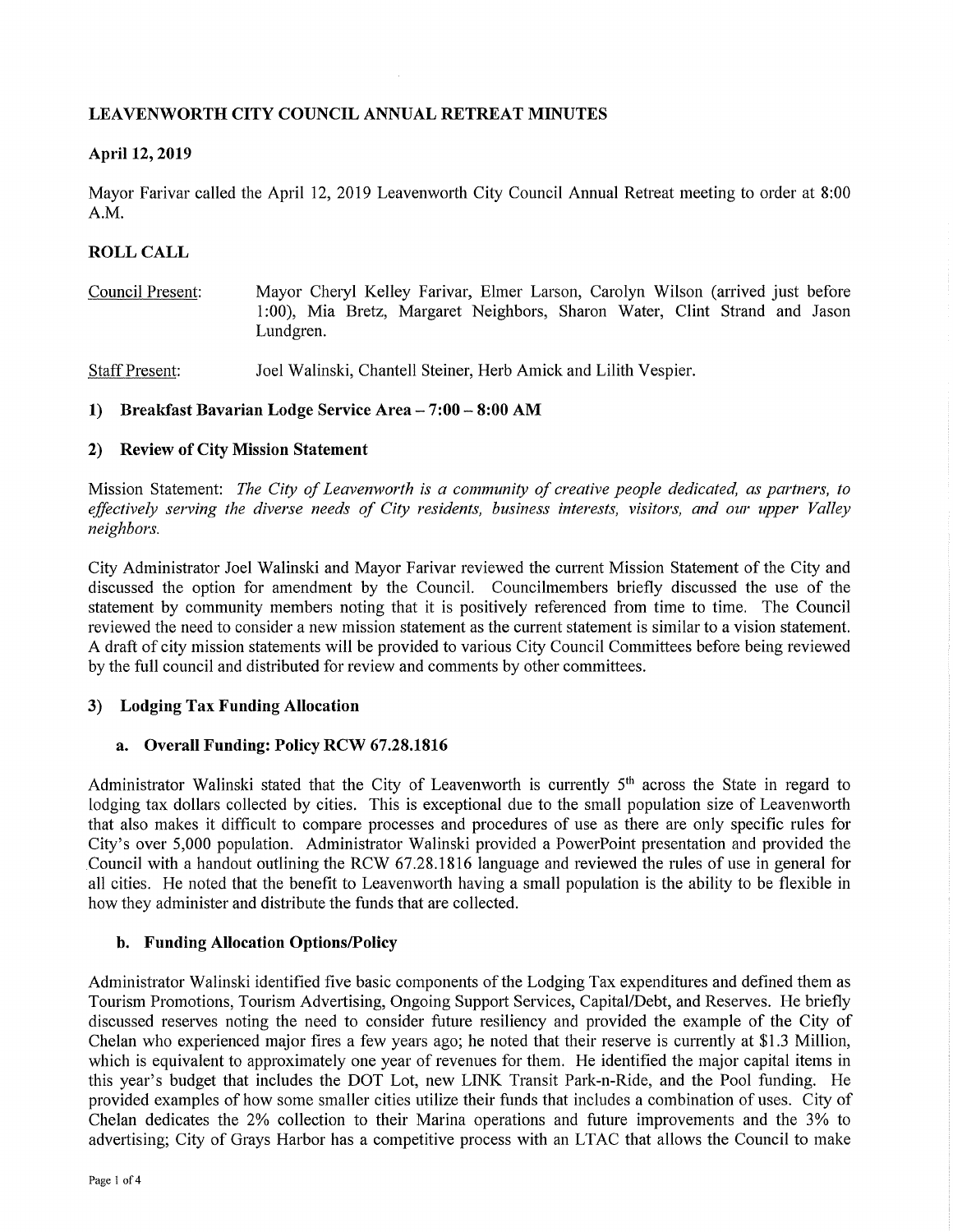review and make the final decisions; 90% of the lodging funds collected by the City of Blaine are from one large resort area within the City; and the City of Winthrop has a tourism committee that is guided by the Council. He then reviewed four options for administering the programs that includes the following:

- Voluntarily complying with State Law for cities over 5,000 in population by creation of a Lodging Tax Advisory Committee (LTAC) who then administers use of all lodging tax funds.
- Continue with current practice of the City Council acting as the LTAC and create a written policy which outlines the City Council's procedures and practices on allocating monies within the fund.
- Hybrid combination to create an LTAC for just Tourism Promotions while Council retains control over the other expenditure components.
- Continue with current practice with no changes keeping allocations as a part of the budget process without a clearly identified Lodging Tax Policy, follow the budget statutes and regulations as in the past.

Council discussed what are the concerns with the current practice of administering Lodging Tax funds and identified the following:

- How to allocate Group Funding \$10,000.
- Lack of clarity on how to allocate all Lodging Tax funds.
- How to allocate Pattner Funding as well as why/when some are considered Youth Funding in the General Fund.

### **c. Applications and Criteria**

Administrator Walinski reviewed examples of scoring criteria for the Tourism Promotions with a competitive process defined through a point system. This could be used specifically for the Group Funding and Partner Funding; Council stated that they may want to consider Leavenworth Area Promotions (LAP) as part of the competitive process. Additional scoring criteria to consider should include the time of year of the event, consider a threshold limit for applications, request information on what the organizers do to raise funds and/or move towards self-sustainability, including a detailed revenue/expense repott of their event/program, determine whether the event supports community as well as tourism, and if the event/program is seasonal or year-round.

Council reviewed additional criteria for Contracted Partnership Funding that should include a term limit (3 years is the current time frame for the Chamber), identify level of funding, consider "free" events, added ongoing benefit and value, equitable process for allocations, and include a results and verification requirement.

### **4) Community Meeting**

### **a) Purpose and Topic I b. Desired Outcomes**

Administrator Walinski asked the Council for ideas on what is important to having a Community Meeting / Town Hall style meeting, identifying the purposes and/or topics and what the desired outcomes may be. Councilmembers identified the following:

- Consider having a Public Policy Facilitator / Moderator
- Create an avenue to resolve issues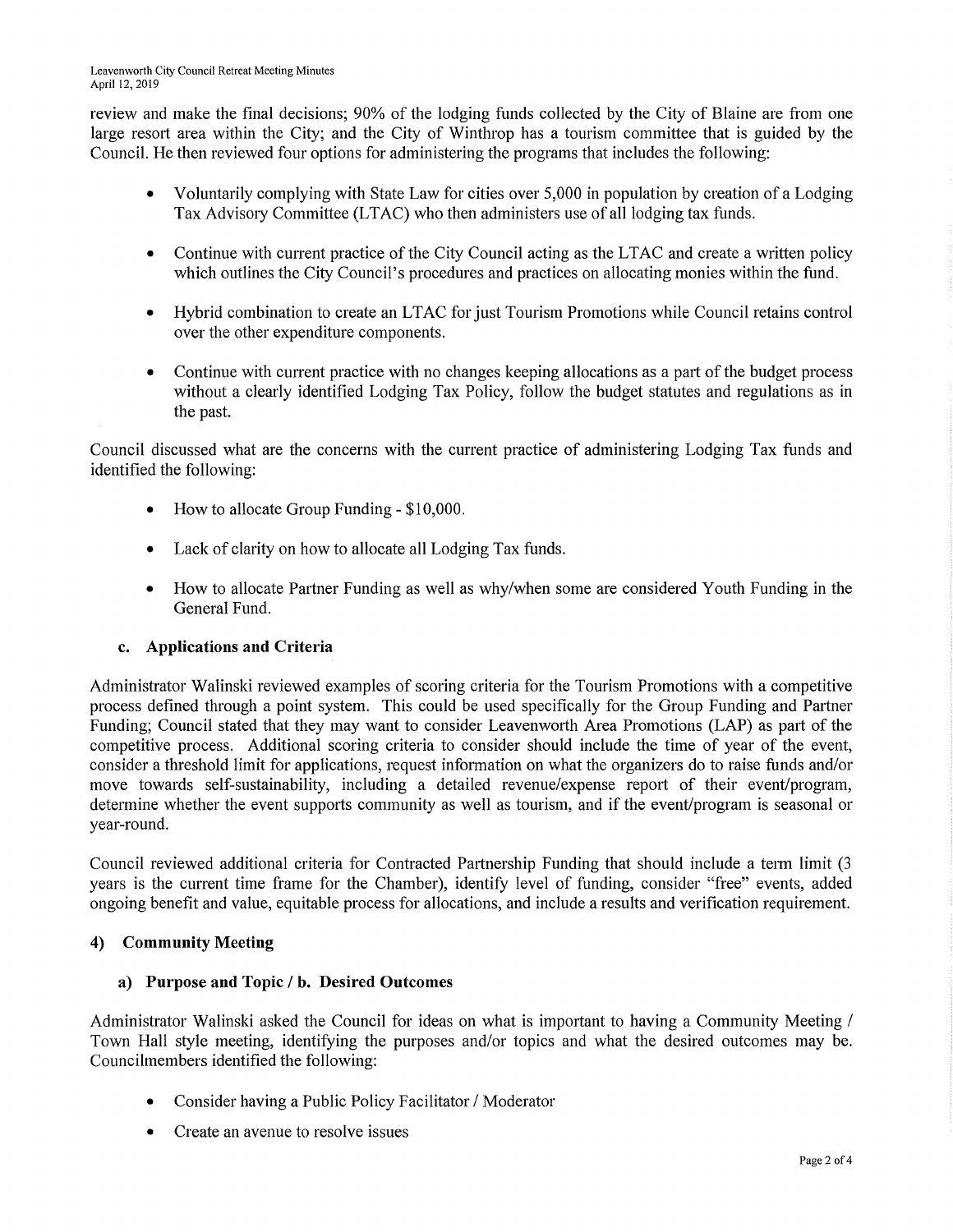- o Current Biggest Issue: Growth Economic vs. City
	- Commercial
	- Residential
	- Annexations
	- $\blacksquare$  Zoning changing or infill
	- Housing shortages
	- Visitors
	- Regional issues
- Connecting Business & Residential Stakeholders
	- o Consider expanding the Residential Advisory Committee to build bridges with business
		- Cross-work Connection
		- Consider other Boards
- General Session Have set topics or just allow any comment on any topic
- Time limits on speakers
- Council is part of the audience
- When, Where and How Long
	- o Block Party
	- o Senior Center
	- o Other?
- Consider a Yearly Public Open House or reinvigorate a booth at the Farmer's Market
- Survey to identify primary concerns of community
	- $\circ$  Hire outside company for transparency and professionalism can be costly
		- Could provide insight into areas to consider for potential round-table options at the Community Meeting
		- To seek a wider response from the community and not just those that already participate
- Process Education
- Communication / Education Consultant

Administrator Walinski identified the following directives that he will focus on for follow-up with the Council:

- 1. Research Survey Options Cost / Process / Scope.
- 2. Communication / Education Audit Best Practices.
- 3. Consider smaller meetings to engage such as Farmer's Market.
- 4. Identify Approach of Meeting-Block Party, Festhalle, other?

### **5) Review of Council Identified Priority Projects**